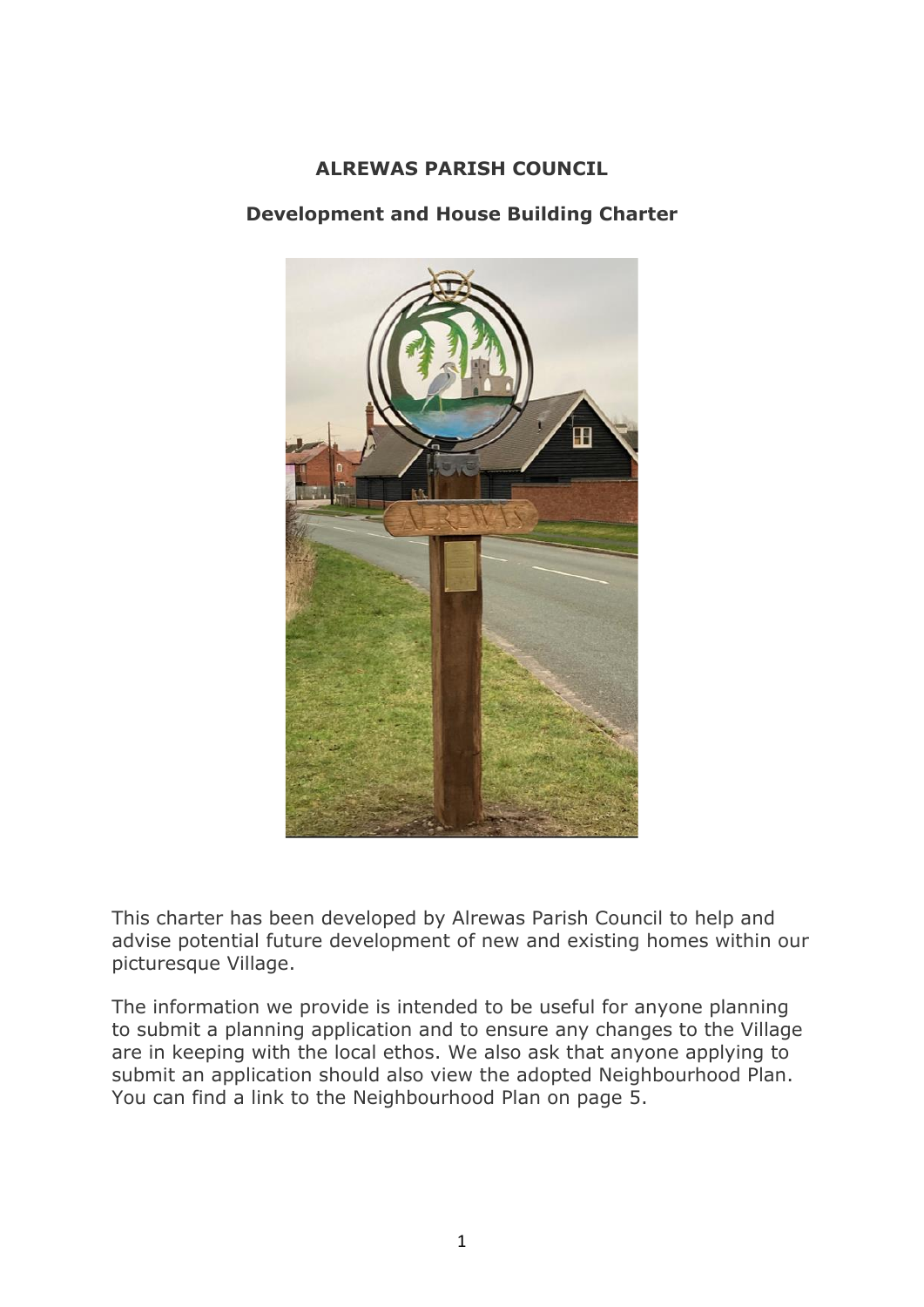We would welcome an early dialogue before applications are submitted to encourage a good working relationship with both the Parish Council and local residents.

# **Eco-friendly & Sustainable Homes:**

The Parish Council supports the implementation of eco-friendly and sustainable homes and encourages the use of renewable technology as appropriate. Examples of which are:

- Solar Panels,
- Heat Pumps (Air Source Heat Pump and Ground Source Heat Pump),
- Home Insulation,
- Smart Energy Meters,
- Electric Charging Points,
- Underfloor Heating,
- Reclaimed Materials (including Timber).

The list is not exhaustive, and we are aware that more renewable technologies will be invented in the future. Consideration of renewable technologies will have to be evaluated within the context of the conservation area of the village.

We also advise that any building/development is sympathetic to the look of the neighbouring area/properties. If the development is an extension to the property, it is advised that this also is in keeping with the existing dwelling.

Any planning application must also include off-road car parking for a minimum of two average sized vehicles.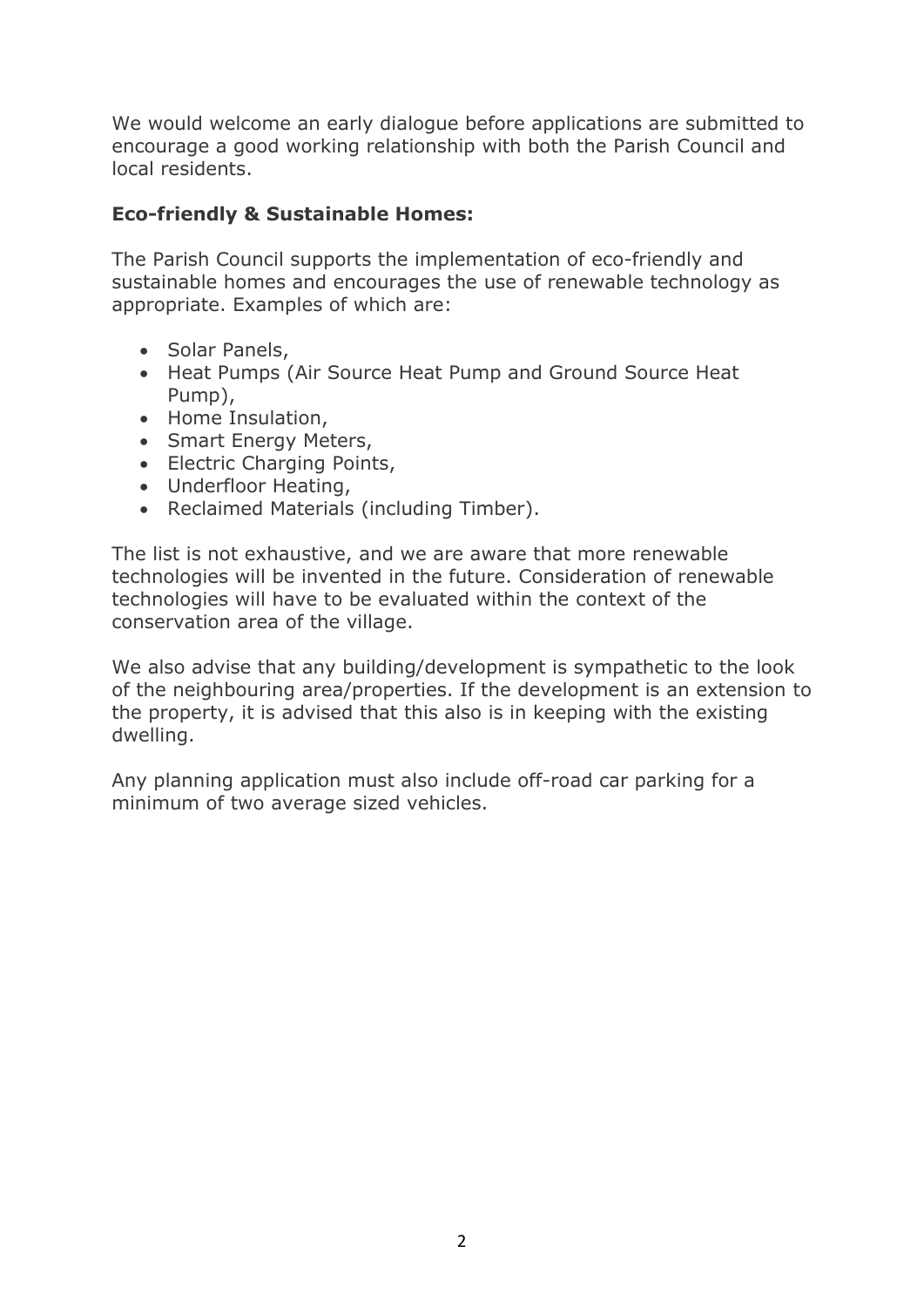

#### **Protecting the local wildlife and building houses in a naturefriendly way:**

Development of Green Space is actively discouraged, and where damage to existing habitat is unavoidable mitigation must bring about an overall gain in habitat.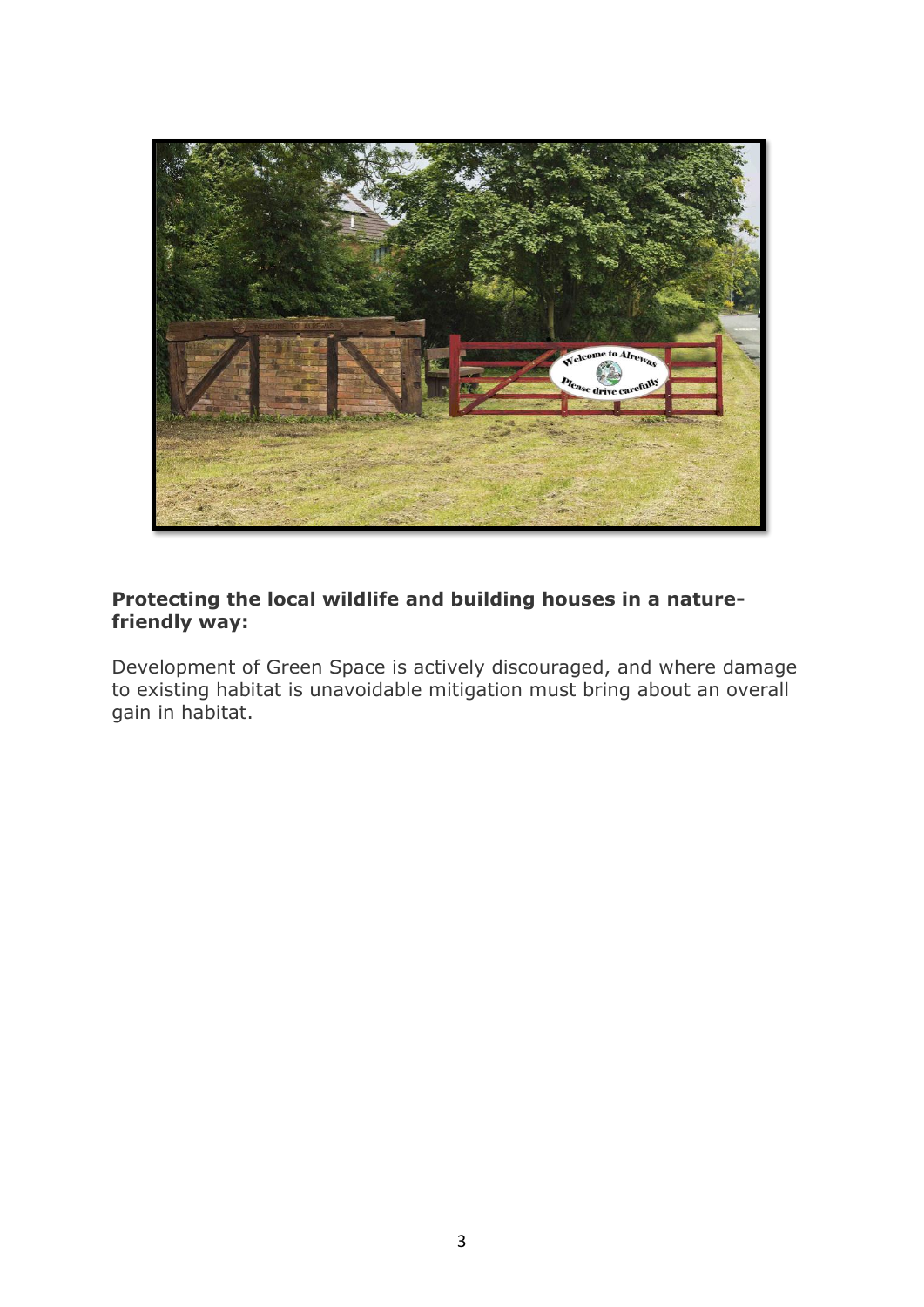

The creation of new habitats would be encouraged, including

- Strategically placing bird and bat boxes on new homes,
- The use of native wildlife friendly plants of local origin,
- Wildlife friendly green walls,
- Introducing trees that provide shade and give privacy and help to reduce pollution,
- Hedging would be preferred instead of fencing, but where this is not possible, hedging can be placed alongside a fencing line.

## **Construction of Site and Traffic Management Plan:**

Alrewas is an historic village, containing many listed buildings and properties. Many of these are without parking facilities and therefore, a lot of kerbside parking takes place, particularly on Main Street. This impacts directly on movement of heavy plant and large delivery vehicles. As such, we kindly suggest thought is given to where trades vehicles would park during the day (ideally within the curtilage of the construction site) and ensuring these vehicles are not causing an obstruction to other road users.

In addition, please be conscious of the locality of schools/nurseries when formulating movements of vehicles (HGV) and avoid periods when children are going to and from school.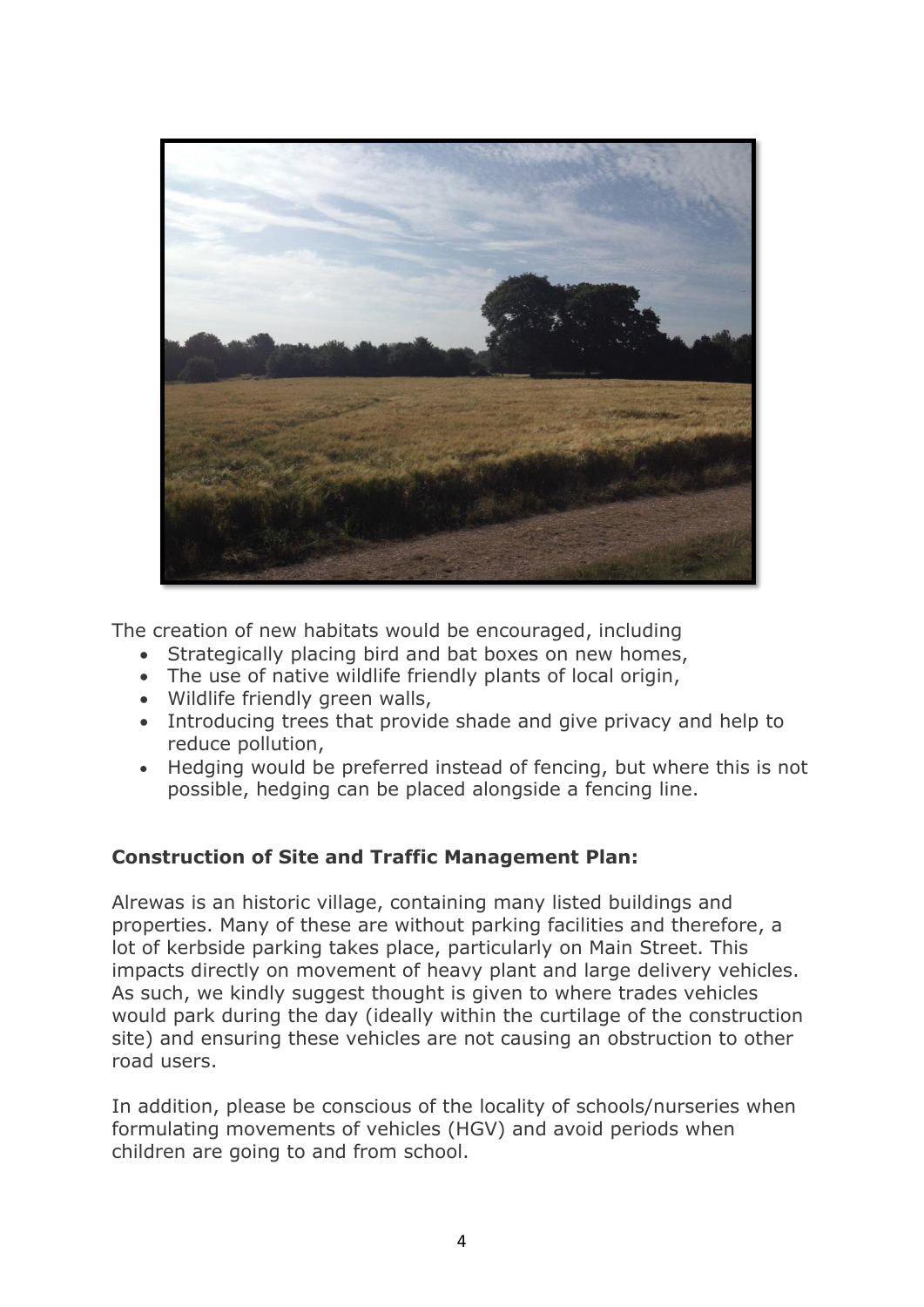During construction, minimising the creation of dust by regular road sweeping and generally keeping the site tidy and secure.

We appreciate that any construction will involve a certain amount of noise, but we ask, on behalf of residents, that this is kept to within normal working hours within the weekday.

We hope that constructors will keep to the Considerate Constructors' Scheme, which can be found at: www.ccscheme.org.uk



## **Being Good Neighbours:**

Alrewas is a very attractive and sought-after area, and we have prided ourselves in the many organisations and groups that have been formed over many years and serve the local community. We look after each other and care for those most vulnerable in our village.

We would hope that any potential developer would wish to engage with the village and its residents particularly those closest to any building work undertaken. We know from experience that well informed residents are the key to a good relationship with little confrontation construction.

We would advise anyone planning to submit a planning application to liaise with the Parish Council pre-submission, and to inform their surrounding neighbours of the proposed application.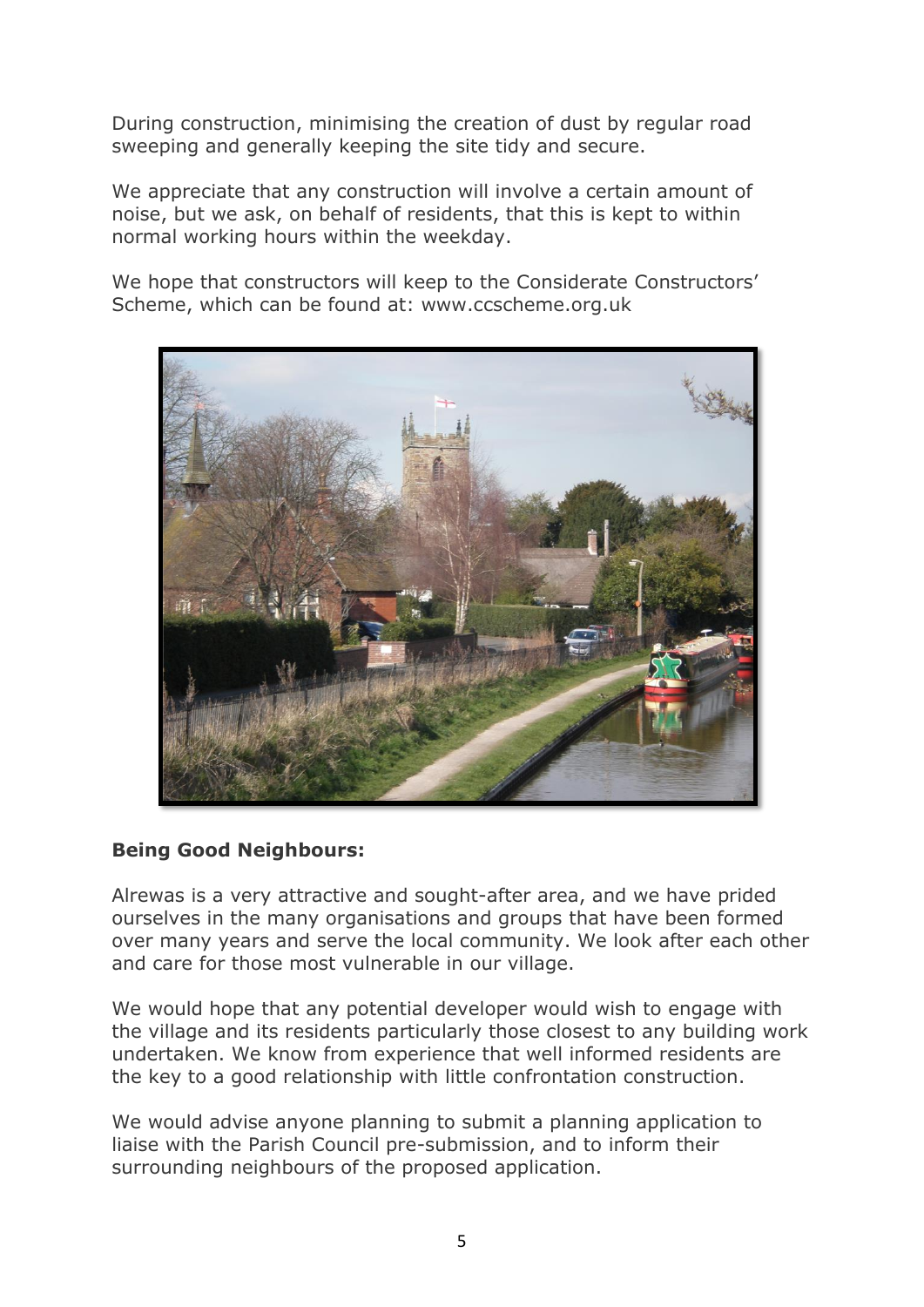Large developers are asked to keep in contact with the Parish Council throughout the period of construction.

# **Alrewas Neighbourhood Plan**

This approved Plan can be found on the public website of Lichfield District Council at

www.lichfielddc.gov.uk/neighbourhood-plans/alrewas-neighbourhood-plan

- The village wishes to protect the existing retail provision and to provide for new commercial enterprise and encourage travel and tourism.
- The long-term aim is to provide sustainable, proportionate, incremental growth, sympathetic to Alrewas' unique heritage and sensitive to its man-made and natural constraints.
- The Plan aims to protect and enhance the quality and natural environment and ensures that any future development will deliver these key elements through high quality design, landscaping, natural environment and access to surrounding areas. The plan also has regard to the protection and enhancement of listed buildings and conservation areas.